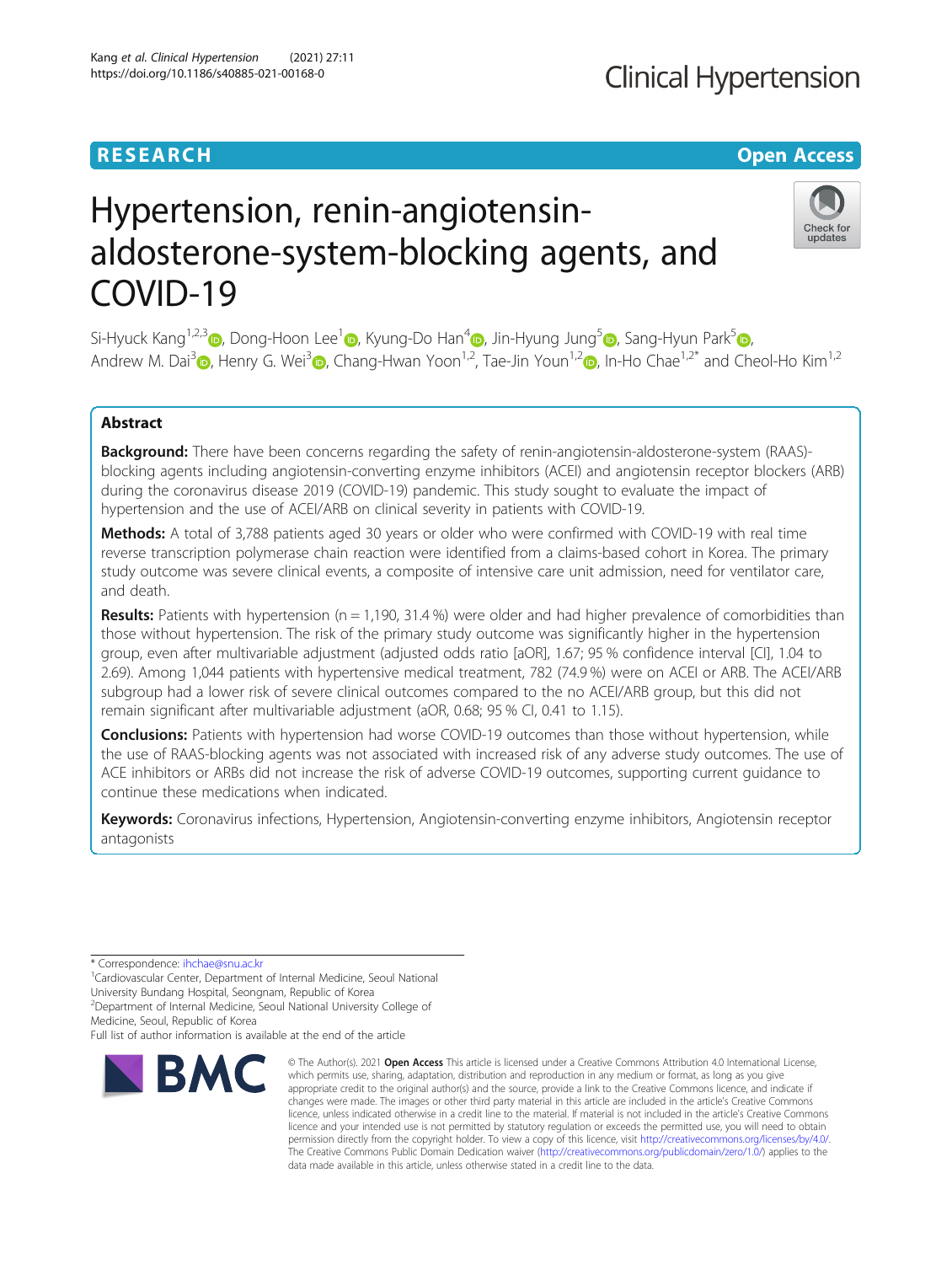## Background

The coronavirus disease 2019 (COVID-19) is a global pandemic causing millions of deaths worldwide as of March 2021 [\[1](#page-5-0), [2\]](#page-5-0). The pathogen of the disease, severe acute respiratory syndrome coronavirus-2, uses a densely glycosylated spike (S) protein to gain entry into host cells [[3](#page-5-0)]. Studies have suggested that the host receptor angiotensinconverting enzyme 2 (ACE2) is the target of the S protein receptor-binding domain, and that the interaction regulates the transmission of the disease [\[4,](#page-5-0) [5\]](#page-5-0).

Amid the COVID-19 pandemic, concerns have been raised that the use of renin-angiotensin-aldosterone-system (RAAS)-blocking agents, such as ACE inhibitors (ACEI) and angiotensin receptor blockers (ARB) may increase the susceptibility to or aggravate the severity of COVID-19. There have been studies suggesting blockade of either angiotensin II synthesis or activity increases the gene expression and activity of ACE2 [[6](#page-5-0), [7\]](#page-6-0). Observations that patients with hypertension are associated with worse clinical outcomes triggered the concerns that the use of ACEI or ARB may be linked with their poor prognosis.

Major cardiology societies pointed out that such speculations lack sound clinical evidence, and strongly recommended that physicians and patients should continue treatment with their usual antihypertensive therapy [\[8](#page-6-0), [9\]](#page-6-0). Hypertension is one of the most common diseases, and strong evidence supports the benefit of medical treatment for hypertension [[10](#page-6-0)–[12](#page-6-0)]. ACEI and ARB are among the most widely used antihypertensive medications. In contrary to the initial concerns, multiple studies have proven their safety in terms of COVID-19 suscepti-bility and severity [[13](#page-6-0), [14\]](#page-6-0). This study aimed at estimating the impact of hypertension and the use of ACEI/ ARB on severe clinical outcomes among Korean patients confirmed with COVID-19.

## Methods

### Data source and patients

South Korea is one of the countries severely affected by COVID-19: more than 20,000 patients have been diagnosed and approximately 380 died as of September 2020. In response to scientific needs, the government of Korea allowed access to de-identified COVID-19 nationwide patient data based on the Korean National Health Insurance System [\[15](#page-6-0)]. The insurance system covers more than 97 % of residents in Korea. The cohort comprised 5,483 patients confirmed by real time reverse transcription polymerase chain reaction (RT-PCR) until April 4, 2020. Hospitalized patients as well as those treated at outpatient clinics were included. The database consisted of claims information during the COVID-19 illness and the previous 5 years. Adults aged 30 years or older  $(n = 3,788)$  were chosen in this study because hypertension is rare in younger populations [\[16](#page-6-0)]. This

study was exempt from review by the Seoul National University Bundang Hospital Institutional Review Board (IRB No: X-2005-611-902). It complied with the requirements of the 2013 Declaration of Helsinki, and the need for informed consent was waived.

### Definitions

A subject was considered to have hypertension if (a) hypertension was diagnosed once or more during a hospitalization, or at two or more outpatient clinic visits; or (b) a history of antihypertensive medication prescription for more than 1 month during the prior 1 year. Subjects with antihypertensive medical treatment were classified into an ACEI/ARB or non-ACEI/ARB group according to the prescription in the year prior: ACEI/ ARB use was necessary regardless of combined use of other antihypertension medications to suffice the ACEI/ ARB group, while non-ACEI/ARB group definition included any antihypertension drugs other than ACEI or ARB. Previous medical history, such as ischemic heart disease, stroke, congestive heart failure, chronic obstructive pulmonary disease, and cancer, was identified based on International Classification of Diseases-10 codes from the previous 5-year claim data [[17](#page-6-0)]. The primary study outcome was a composite of intensive care unit (ICU) admission, need for ventilator care, and death. Secondary outcomes included hospitalization, oxygen requirement, ICU admission, need for ventilator care, and death related to COVID-19.

#### Statistical analysis

Summary statistics are reported as means ± standard deviations for numerical variables and as numbers (percentages) for categorical variables. Continuous variables were compared using the Student t-test or the Mann-Whitney U-test, as appropriate. Categorical variables were compared using the chi-squared test. Logistic regression models were used to calculate odds ratios (ORs) and 95 % confidence intervals (CIs). Multivariable regression models were constructed with adjustment for (a) age (continuous) and sex, and (b) including age, sex, diabetes mellitus, chronic kidney disease, chronic obstructive pulmonary disease, and cardiovascular disease. A two-sided  $P < 0.05$  was considered statistically significant. Statistical analyses were performed using SAS ver. 9.2 (SAS Institute, Cary, NC, USA).

## Results

#### Hypertension and COVID-19 outcomes

Among 3,788 adults aged 30 years or older who were diagnosed with COVID-19, 1,190 (31.4 %) had hypertension (Fig. [1\)](#page-2-0). As shown in Table [1](#page-2-0), the two groups showed significantly different age distributions. While the number peaked at 30 to 39 years and decreased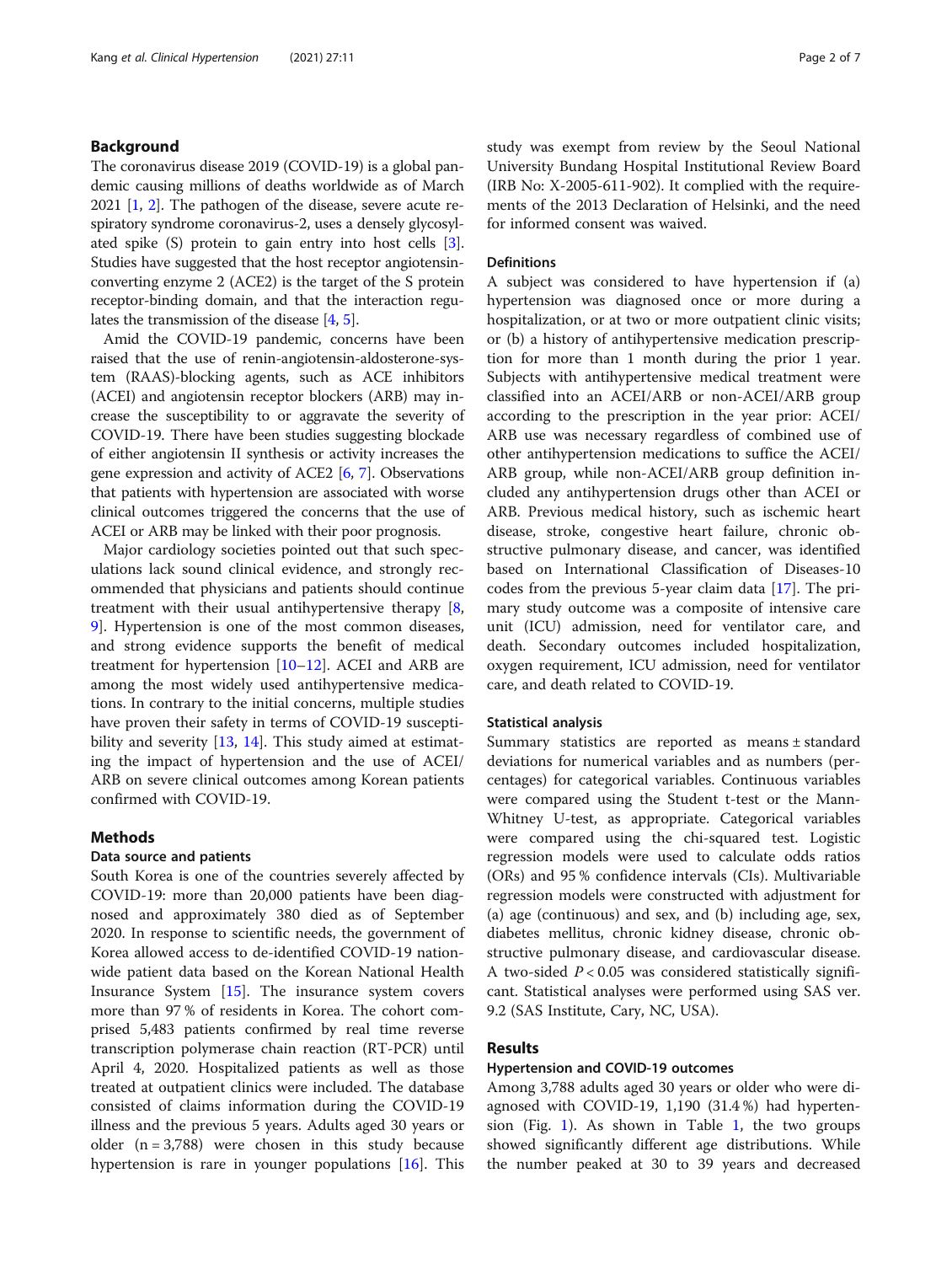<span id="page-2-0"></span>

|  |  | <b>Table 1</b> Baseline characteristics of study population |  |  |
|--|--|-------------------------------------------------------------|--|--|
|--|--|-------------------------------------------------------------|--|--|

| Characteristic                        | <b>Total</b><br>$(n = 3,788)$ | Hypertension<br>$(n = 1, 190)$ | Non-hypertension<br>$(n = 2,598)$ | P-value |
|---------------------------------------|-------------------------------|--------------------------------|-----------------------------------|---------|
| Age (yr)                              | $52.1 \pm 15.1$               | $63.9 \pm 14.0$                | $46.7 \pm 12.3$                   | < 0.001 |
| Age distribution (yr)                 |                               |                                |                                   | < 0.001 |
| 30 39                                 | 970 (25.6)                    | 57 (4.8)                       | 913 (35.1)                        |         |
| 49<br>40                              | 860 (22.7)                    | 142 (11.9)                     | 718 (27.6)                        |         |
| 59<br>50                              | 808 (21.3)                    | 259 (21.8)                     | 549 (21.1)                        |         |
| 60 69                                 | 570 (15.0)                    | 289 (24.3)                     | 281 (10.8)                        |         |
| 70 79                                 | 374 (9.9)                     | 271 (22.8)                     | 103 (4.0)                         |         |
| $80 - 89$                             | 180 (4.8)                     | 151 (12.7)                     | 29(1.1)                           |         |
| $\geq 90$                             | 26(0.7)                       | 21(1.8)                        | 5(0.2)                            |         |
| Male sex                              | 1,692 (44.7)                  | 605 (50.8)                     | 1,087 (41.8)                      | < 0.001 |
| Comorbidity                           |                               |                                |                                   |         |
| <b>Diabetes</b>                       | 655 (17.3)                    | 483 (40.6)                     | 172 (6.6)                         | < 0.001 |
| Dyslipidemia                          | 1,103 (29.1)                  | 716 (60.2)                     | 387 (14.9)                        | < 0.001 |
| Chronic kidney disease                | 234 (6.2)                     | 213 (18.0)                     | 21(0.8)                           | < 0.001 |
| Chronic obstructive pulmonary disease | 387 (10.2)                    | 213 (18.0)                     | 174 (6.7)                         | < 0.001 |
| Cancer                                | 313 (8.3)                     | 153 (12.9)                     | 160(6.2)                          | < 0.001 |
| Cardiovascular disease                | 513 (13.5)                    | 429 (36.1)                     | 84 (3.2)                          | < 0.001 |
| Ischemic heart disease                | 269 (7.1)                     | 226 (19.0)                     | 43 (1.7)                          | < 0.001 |
| Myocardial infarction                 | 36(1.0)                       | 34 (2.9)                       | 2(0.1)                            | < 0.001 |
| Stroke                                | 185 (4.9)                     | 163 (13.7)                     | 22(0.8)                           | < 0.001 |
| Congestive heart failure              | 223 (5.9)                     | 191 (16.1)                     | 32(1.2)                           | < 0.001 |

Data are presented as mean  $\pm$  standard deviation or number (%)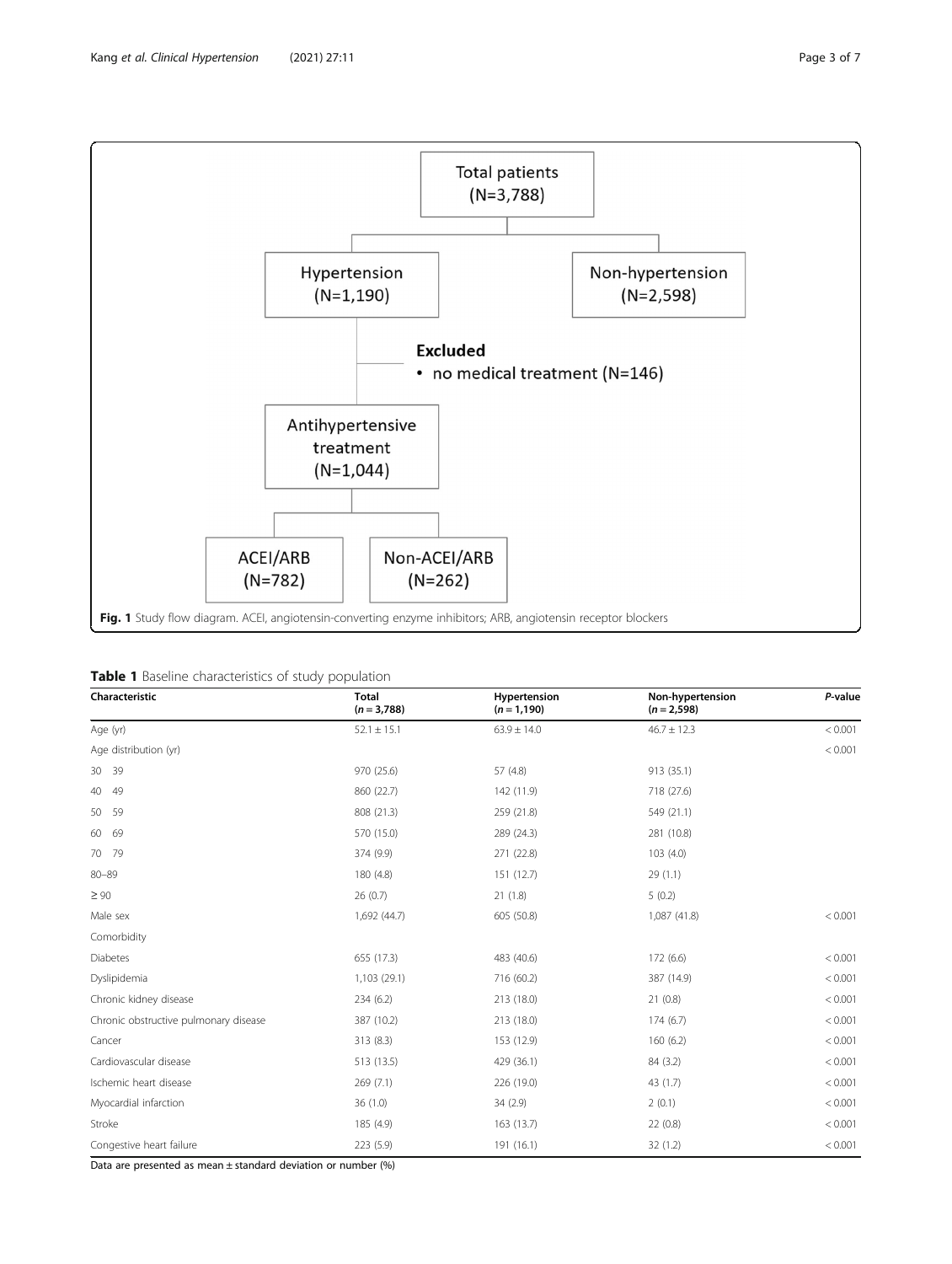linearly with an increasing age in the non-hypertension group, the hypertension group showed a broader peak between 50 and 79 years. The proportions of male sex, diabetes, chronic kidney disease, chronic obstructive pulmonary disease, cardiovascular disease, and cancer were also higher in the hypertension group.

The hypertension group showed significantly poor outcomes compared to the non-hypertension group (Table 2; Fig. [2\)](#page-4-0). ORs for the primary study outcome, a composite of ICU admission, ventilator care, and death, were 5.18 (95 % CI, 3.51 to 7.65) before adjustment and 1.67 (1.04 to 2.69) after multivariable adjustment. While hospitalization and oxygen requirement also occurred more frequently, they were not significant after adjustment.

#### RAAS-blocking agents and COVID-19 outcomes

Regarding antihypertensive medical treatment, 782 out of 1,044 hypertensive adults (74.9 %) were prescribed ACEI or ARB (Fig. [1](#page-2-0)). The ACEI/ARB group showed a younger age and higher frequencies of diabetes, dyslipidaemia, and chronic kidney disease, while the proportion of cancer was significantly lower than the non-ACEI/ ARB group (Table [3;](#page-4-0) Fig. [2\)](#page-4-0). Meanwhile, the two groups showed disparate patterns in antihypertensive medical treatment.

Table [4](#page-5-0) shows unadjusted and multivariable-adjusted risk estimates for the study outcomes. The primary endpoint occurred in a lower rate in the ACEI/ARB group before adjustment, which lost significance after adjustment (OR, 0.68; 95 % CI, 0.41 to 1.15). While ICU admission and ventilator care tended to be lower in the ACEI/ARB group with marginal significance, no other study endpoints differed significantly.

## **Discussion**

The present study showed patients with hypertension more frequently experienced adverse outcomes than those without hypertension when they have COVID-19 illness. The excess was greater with severe events such as ICU admission, ventilator care, and death, whereas it was less prominent with less severe events such as hospitalization and oxygen requirement. Another important finding of this study is that the use of RAAS-blocking agents such as ACEI and ARB was not associated with increased risk of poor clinical prognosis associated with COVID-19 illness.

The present study showed that use of RAAS-blocking agents does not adversely affect clinical outcomes during COVID-19 illness. Several recent studies consistently showed reassuring results regarding the safety of ACEI/ ARB during the pandemic. Two studies from China also analyzed hospitalized patients and found no excess in mortality associated with the use of ACEI/ARB [[18,](#page-6-0) [19](#page-6-0)]. Several studies even suggested lower risk of mortality associated with ACEI/ARB use [[19,](#page-6-0) [20\]](#page-6-0).

The current evidence of ACE2 upregulation after chronic exposure to ACEI and ARB is mostly focused on cardiovascular tissue [[6](#page-5-0), [7\]](#page-6-0). There is still no evidence that they increase lung-specific ACE2 expression [[13](#page-6-0)]. In addition, experimental animal models have shown mixed findings suggesting the complexity underlying RAAS responses to pathway modulators [[13](#page-6-0)]. The present study provides clinical evidence supporting that patients who are taking ACEI or ARB should not discontinue their current treatment during the COVID-19 pandemic.

Previous studies have shown that hypertension is the most frequent comorbidity among patients with COVID-19 and that it is also frequent in those with adverse clinical outcomes [\[2](#page-5-0), [21](#page-6-0)]. This study also showed hypertension poses a risk factor for poor prognosis in patients with COVID-19. They were also significantly older and had higher prevalence of comorbidities. Although adjustment for such factors partially attenuated the risks, they remained significantly greater.

This study similarly showed hypertension was the most frequent comorbidity in this study population. However, the proportion (31.4 %) was numerically similar to the prevalence in the general Korean population (30.5 % in adults aged 30 years or older) [[16,](#page-6-0) [22](#page-6-0)].

Table 2 Clinical outcomes according to the presence of hypertension

| <b>Clinical</b><br>outcome | Total<br>$(n = 3.788)$ | <b>Hypertension</b><br>$(n = 1, 190)$ | <b>TWINTY A</b> Chinedi Udiconnes according to the presence of hypertension<br>Non-<br>hypertension<br>$(n = 2.598)$ | <b>Unadjusted</b> |       | Age, sex-adjusted |              |       | Multivariable adjusted |              |       |         |
|----------------------------|------------------------|---------------------------------------|----------------------------------------------------------------------------------------------------------------------|-------------------|-------|-------------------|--------------|-------|------------------------|--------------|-------|---------|
|                            |                        |                                       |                                                                                                                      | OR (95 % CI)      |       | P-value           | OR (95 % CI) |       | P-value                | OR (95 % CI) |       | P-value |
| Hospitalization            | 1,481 (39.1)           | 587 (49.3)                            | 894 (34.4)                                                                                                           | 1.86 (1.61        | 2.13  | < 0.001           | 0.96(0.81)   | 1.14) | 0.634                  | 1.15 (0.95   | 1.38) | 0.146   |
| Oxygen<br>requirement      | 267(7.0)               | 154 (12.9)                            | 113(4.3)                                                                                                             | 3.27 (2.54)       | 4.21  | < 0.001           | .24(0.92)    | .68)  | 0.159                  | 1.33 (0.96)  | 1.83) | 0.083   |
| Severe outcome             | 123 (3.2)              | 85(7.1)                               | 38(1.5)                                                                                                              | 5.18 (3.51)       | 7.65) | < 0.001           | 1.66 (1.06   | 2.59  | 0.026                  | 1.67 (1.04)  | 2.69  | 0.034   |
| ICU admission              | 55 (1.5)               | 38(3.2)                               | 17(0.7)                                                                                                              | (2.82)<br>5.01    | 8.91) | < 0.001           | 2.59 (1.33)  | 5.05) | 0.005                  | 2.69 (1.33)  | 5.43) | 0.006   |
| Ventilator care            | 34(0.9)                | 25(2.1)                               | 9(0.3)                                                                                                               | 6.17(2.87)        | 13.3) | < 0.001           | 2.50 (1.05)  | 5.94  | 0.038                  | 2.85(1.18)   | 6.92  | 0.020   |
| Death                      | 83(2.2)                | 61(5.1)                               | 22(0.8)                                                                                                              | 6.32 (3.87)       | 10.3) | < 0.001           | .36 (0.78    | 2.36) | 0.274                  | 1.24 (0.69)  | 2.25  | 0.473   |

Data are presented as number (%) unless otherwise specified

ICU intensive care unit, OR odds ratios, CI confidence intervals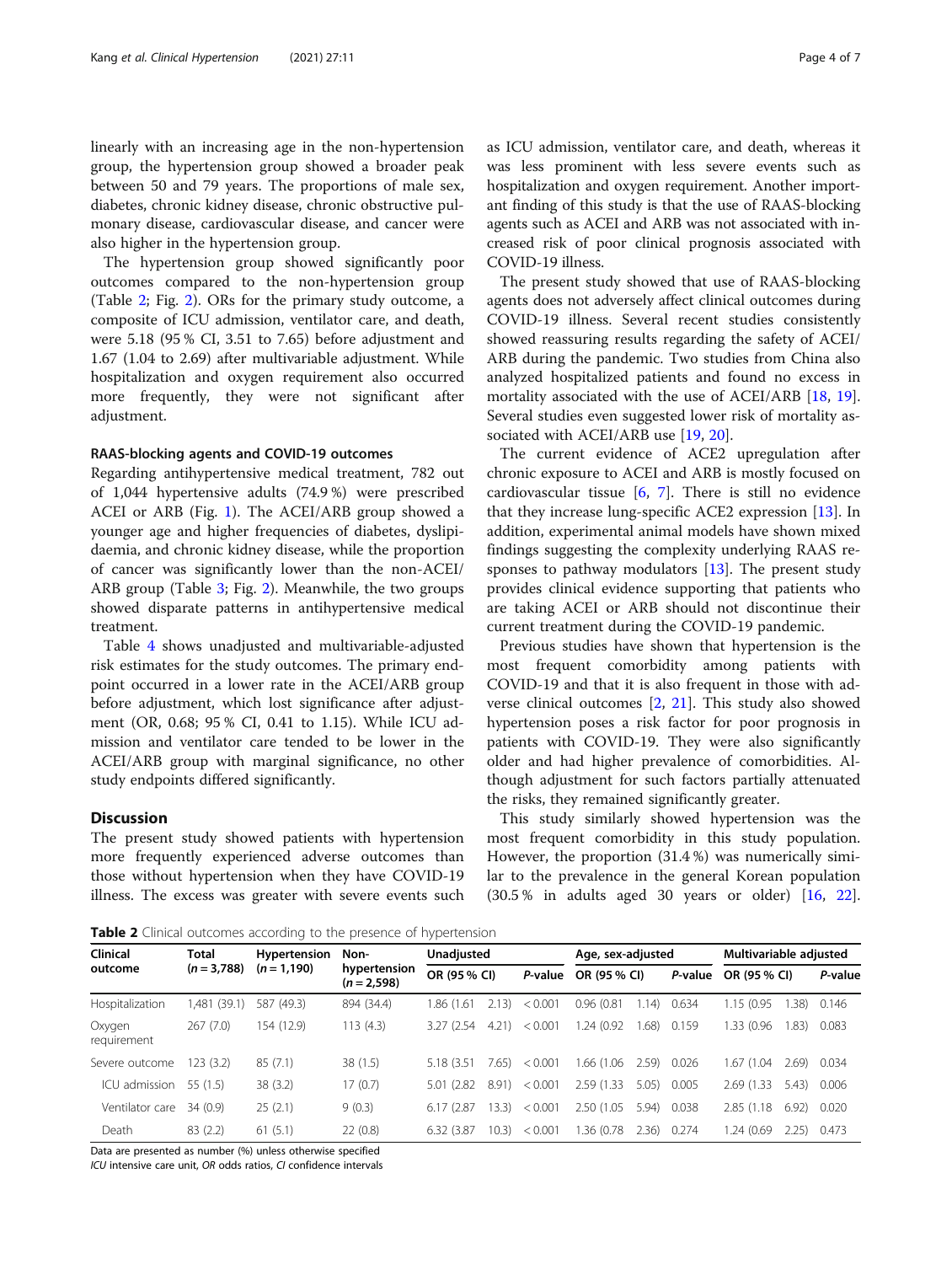<span id="page-4-0"></span>

Regarding to the role of RAAS-blocking agents, Mancia et al. [\[14](#page-6-0)] recently performed a well-designed casecontrol study to demonstrate that ACEI or ARB did not affect the risk of COVID-19. Subsequent studies also confirmed the safety of ACEI and ARB in terms of likelihood of COVID-19 infection [\[23,](#page-6-0) [24\]](#page-6-0).

One of the strengths of the present study is the broad spectrum of study population including outpatients as well as in-hospital patients. Vigorous contact-tracing and extensive testing were performed in Korea [[25\]](#page-6-0). The low rate of mortality (2.2 %) in this study compared to other studies with RAAS-blocking agents (5.8 %, 8.8 %, and 11.0 %) partly reflects the situation [[18](#page-6-0), [19\]](#page-6-0). We believe it ensures low risk of selection bias in this study. However, this study also has limitations. Firstly, because the cohort consisted of a claims database, study variables were defined using operational definitions. However, the use of claims data also ensures the data integrity of

|  | <b>Table 3</b> Comparison of baseline characteristics of hypertensive adults according to antihypertensive treatment |  |  |  |
|--|----------------------------------------------------------------------------------------------------------------------|--|--|--|
|  |                                                                                                                      |  |  |  |

| Characteristic                        | Antihypertensive treatment<br>$(n = 1,044)$ | <b>ACEI/ARB</b><br>$(n = 782)$ | Non-ACEI/ARB<br>$(n = 262)$ | P-value |  |
|---------------------------------------|---------------------------------------------|--------------------------------|-----------------------------|---------|--|
| Age (yr)                              | $63.8 \pm 14.1$                             | $63.0 \pm 14.2$                | $66.2 \pm 13.6$             | 0.002   |  |
| Male sex                              | 525 (50.3)                                  | 401 (51.3)                     | 124 (47.3)                  | 0.268   |  |
| Comorbidity                           |                                             |                                |                             |         |  |
| <b>Diabetes</b>                       | 410 (39.3)                                  | 333 (42.6)                     | 77 (29.4)                   | 0.002   |  |
| Dyslipidemia                          | 620 (59.4)                                  | 481 (61.5)                     | 139 (53.1)                  | 0.016   |  |
| Chronic kidney disease                | 177 (17.0)                                  | 144 (18.4)                     | 33 (12.6)                   | 0.030   |  |
| Chronic obstructive pulmonary disease | 181 (17.3)                                  | 134 (17.1)                     | 47 (17.9)                   | 0.766   |  |
| Cancer                                | 119 (11.4)                                  | 80 (10.2)                      | 39 (14.9)                   | 0.040   |  |
| Cardiovascular disease                | 358 (34.3)                                  | 261 (33.4)                     | 97 (37.0)                   | 0.282   |  |
| Ischemic heart disease                | 185 (17.7)                                  | 137 (17.5)                     | 48 (18.3)                   | 0.769   |  |
| Myocardial infarction                 | 27(2.6)                                     | 23(2.9)                        | 4(1.5)                      | 0.212   |  |
| Stroke                                | 137(13.1)                                   | 97 (12.4)                      | 40 (15.3)                   | 0.235   |  |
| Congestive heart failure              | 163 (15.6)                                  | 113(14.5)                      | 50 (19.1)                   | 0.074   |  |
| Antihypertensive treatment            |                                             |                                |                             |         |  |
| <b>ACEI</b>                           | 51(4.9)                                     | 51(6.5)                        | $\circ$                     | < 0.001 |  |
| ARB                                   | 744 (71.3)                                  | 744 (95.1)                     | $\circ$                     | < 0.001 |  |
| <b>B-blockers</b>                     | 183 (17.5)                                  | 122 (15.6)                     | 61(23.3)                    | 0.005   |  |
| Calcium channel blockers              | 593 (56.8)                                  | 422 (54.0)                     | 171 (65.3)                  | 0.001   |  |
| Diuretics                             | 223 (21.4)                                  | 187 (23.9)                     | 36 (13.7)                   | 0.001   |  |
| Others                                | 100(9.6)                                    | 48 (6.1)                       | 52 (19.8)                   | < 0.001 |  |

Data are presented as mean  $\pm$  standard deviation or number (%)

ACEI angiotensin-converting enzyme inhibitors, ARB angiotensin receptor blockers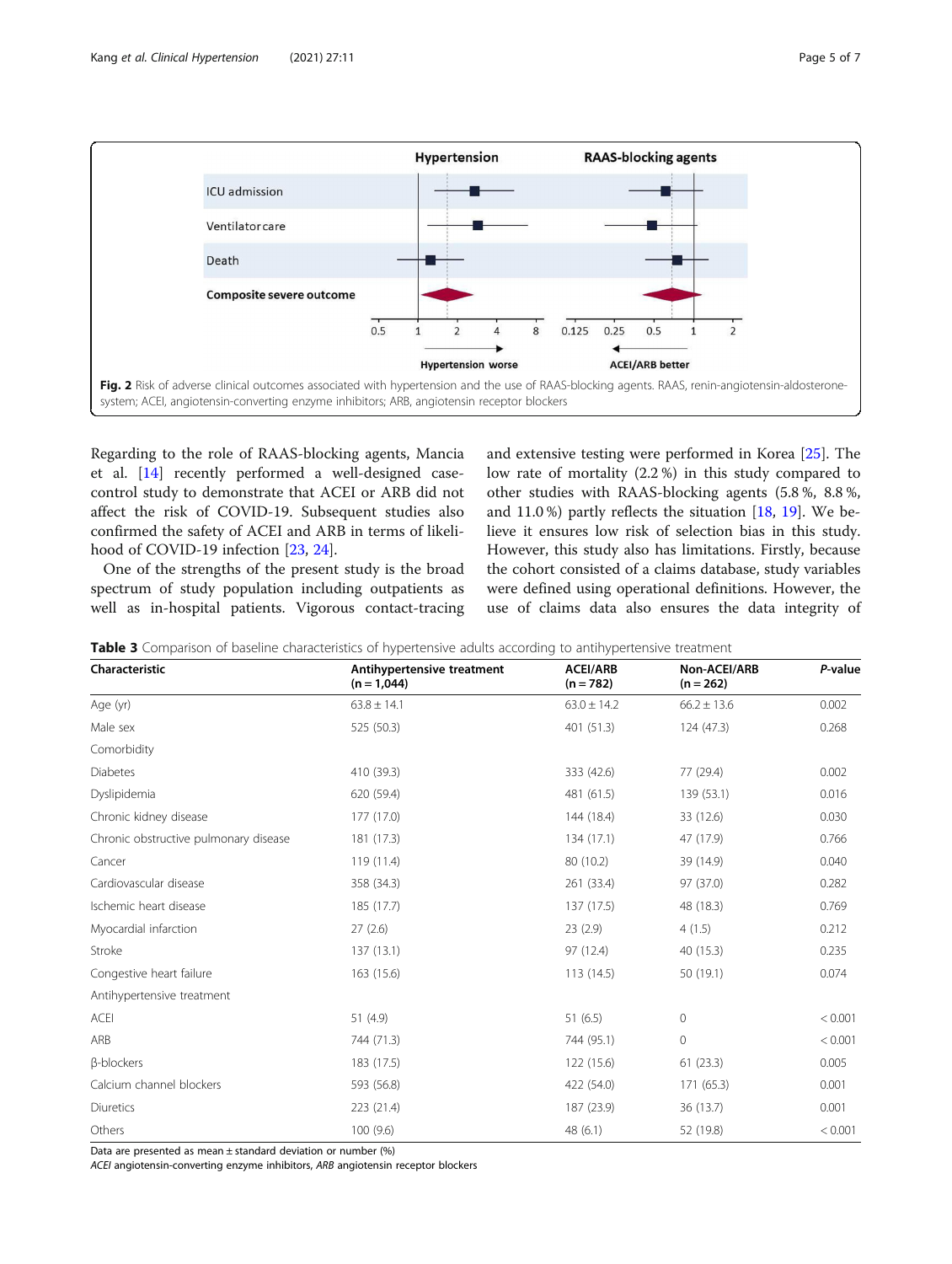<span id="page-5-0"></span>

| Clinical<br>outcome   | Antihypertensive           | ACEI/<br>Non-<br>ACEI/<br><b>ARB</b><br><b>ARB</b><br>$(n = 782)$<br>$(n = 262)$ |               | Unadjusted          |              | Age, sex-adjusted   |              | Multivariable adjusted |       |
|-----------------------|----------------------------|----------------------------------------------------------------------------------|---------------|---------------------|--------------|---------------------|--------------|------------------------|-------|
|                       | treatment<br>$(n = 1,044)$ |                                                                                  | OR (95 % CI)  | P-value             | OR (95 % CI) | P-value             | OR (95 % CI) | P-value                |       |
| Hospitalization       | 540 (51.7)                 | 389 (49.7)                                                                       | (57.6)<br>151 | 1.05 (0.83-1.33)    | 0.691        | $1.13(0.89 - 1.45)$ | 0.320        | $1.16(0.90 - 1.49)$    | 0.263 |
| Oxygen<br>requirement | 142 (13.6)                 | 97(12.4)                                                                         | 45 (17.2)     | $0.87(0.61 - 1.24)$ | 0.445        | $0.96(0.67 - 1.37)$ | 0.802        | $0.96(0.67 - 1.38)$    | 0.813 |
| Severe outcome        | 76 (7.3)                   | 49(6.3)                                                                          | 27(10.3)      | $0.58(0.36 - 0.95)$ | 0.031        | $0.66(0.40 - 1.09)$ | 0.104        | $0.68(0.41 - 1.15)$    | 0.150 |
| ICU admission         | 33(3.2)                    | 20(2.6)                                                                          | 13(5.0)       | $0.57(0.30 - 1.09)$ | 0.084        | $0.60(0.31 - 1.16)$ | 0.127        | $0.61(0.32 - 1.18)$    | 0.139 |
| Ventilator care       | 21(2.0)                    | 12 (1.5)                                                                         | 9(3.4)        | $0.47(0.21 - 1.05)$ | 0.059        | $0.51(0.23 - 1.14)$ | 0.101        | $0.48(0.21 - 1.08)$    | 0.076 |
| Death                 | 54 (5.2)                   | 35(4.5)                                                                          | 19(7.3)       | $0.69(0.41 - 1.16)$ | 0.161        | $0.78(0.45 - 1.33)$ | 0.358        | $0.75(0.43 - 1.30)$    | 0.302 |

Data are presented as number (%) unless otherwise specified

RAAS renin-angiotensin-aldosterone-system, ACEI angiotensin-converting enzyme inhibitors, ARB angiotensin receptor blockers, ICU intensive care unit, OR odds ratios, CI confidence intervals

COVID-19-related adverse outcomes and history of antihypertensive medication usage. Second, while information on ethnicity was absent, it is likely that most of the patients were ethnic Korean. The narrow ethnic representativeness is another limitation. Third, ARB outnumbered ACEI in the study cohort reflecting the practice pattern in East Asia. High prevalence of adverse events such as dry cough has been reported with the use of ACEI in the region  $[26]$  $[26]$  $[26]$ . Lastly, claims data usually have lag time until registration. It is possible that recent information on medical usage may be incomplete yet.

## Conclusions

This study showed hypertension is associated with poor clinical outcomes in patients with COVID-19. However, the use of RAAS-blocking agents, including ACEI and ARB, was not associated with increased risk of any adverse study outcomes. The present study supports the current guidance to continue ACEI or ARB during the COVID-19 pandemic.

#### Abbreviations

ACE: Angiotensin-converting enzyme; ACEI: Angiotensin-converting enzyme inhibitors; ARB: Angiotensin receptor blockers; CI: Confidence interval; COVID-19: Coronavirus disease 2019; ICU: Intensive care unit; OR: Odds ratio; RAAS: Renin-angiotensin-aldosterone-system; S: Spike

#### Acknowledgements

We would like to thank Michael V. McConnel for the critical review and valuable feedback.

#### Authors' contributions

SHK, DHL conceived the study, KDH, JHJ, and SHP performed statistical analysis. SHK and DHL wrote the manuscript. AMD, HGW, CHW, TJY, IHC, and CHK. provided critical review. All authors reviewed and approved the manuscript.

#### Funding

This work was supported by the Basic Science Research Program through the National Research Foundation of Korea (grant number 2019R1C1C1006611).

Availability of data and materials Not applicable.

#### **Declarations**

#### Ethics approval and consent to participate

This study was exempt from review by the Seoul National University Bundang Hospital Institutional Review Board (IRB No: X-2005-611-902). It complied with the requirements of the 2013 Declaration of Helsinki, and the need for informed consent was waived.

#### Consent for publication

Not applicable. No individual data in any form is disclosed.

#### Competing interests

SHK is a visiting scholar at Google. AMD and HGW are employees of Google Health. All other authors declare that they have no competing interests.

#### Author details

<sup>1</sup> Cardiovascular Center, Department of Internal Medicine, Seoul National University Bundang Hospital, Seongnam, Republic of Korea. <sup>2</sup>Department of Internal Medicine, Seoul National University College of Medicine, Seoul, Republic of Korea. <sup>3</sup> Google, CA, Mountain View, USA. <sup>4</sup> Department of Statistics and Actuarial Science, Soongsil University, Seoul, Republic of Korea. 5 Department of Biostatistics, College of Medicine, The Catholic University of Korea, Seoul, Republic of Korea.

#### Received: 11 January 2021 Accepted: 3 May 2021 Published online: 01 June 2021

#### References

- 1. Zhu N, Zhang D, Wang W, Li X, Yang B, Song J, et al. A novel coronavirus from patients with pneumonia in China, 2019. N Engl J Med. 2020;382:727–33.
- 2. Guan WJ, Ni ZY, Hu Y, Liang WH, Ou CQ, He JX, et al. Clinical characteristics of coronavirus disease 2019 in China. N Engl J Med. 2020;382:1708–20.
- 3. Wrapp D, Wang N, Corbett KS, Goldsmith JA, Hsieh CL, Abiona O, et al. Cryo-EM structure of the 2019-nCoV spike in the prefusion conformation. Science. 2020;367:1260–3.
- 4. Wan Y, Shang J, Graham R, Baric RS, Li F. Receptor recognition by the novel coronavirus from Wuhan: an analysis based on decade-long structural studies of SARS coronavirus. J Virol. 2020;9:e00127-20.
- 5. Walls AC, Park YJ, Tortorici MA, Wall A, McGuire AT, Veesler D. Structure, function, and antigenicity of the SARS-CoV-2 spike glycoprotein. Cell. 2020; 181:281–92.e6.
- 6. Ferrario CM, Jessup J, Chappell MC, Averill DB, Brosnihan KB, Tallant EA, et al. Effect of angiotensin-converting enzyme inhibition and angiotensin II receptor blockers on cardiac angiotensin-converting enzyme 2. Circulation. 2005;111:2605–10.